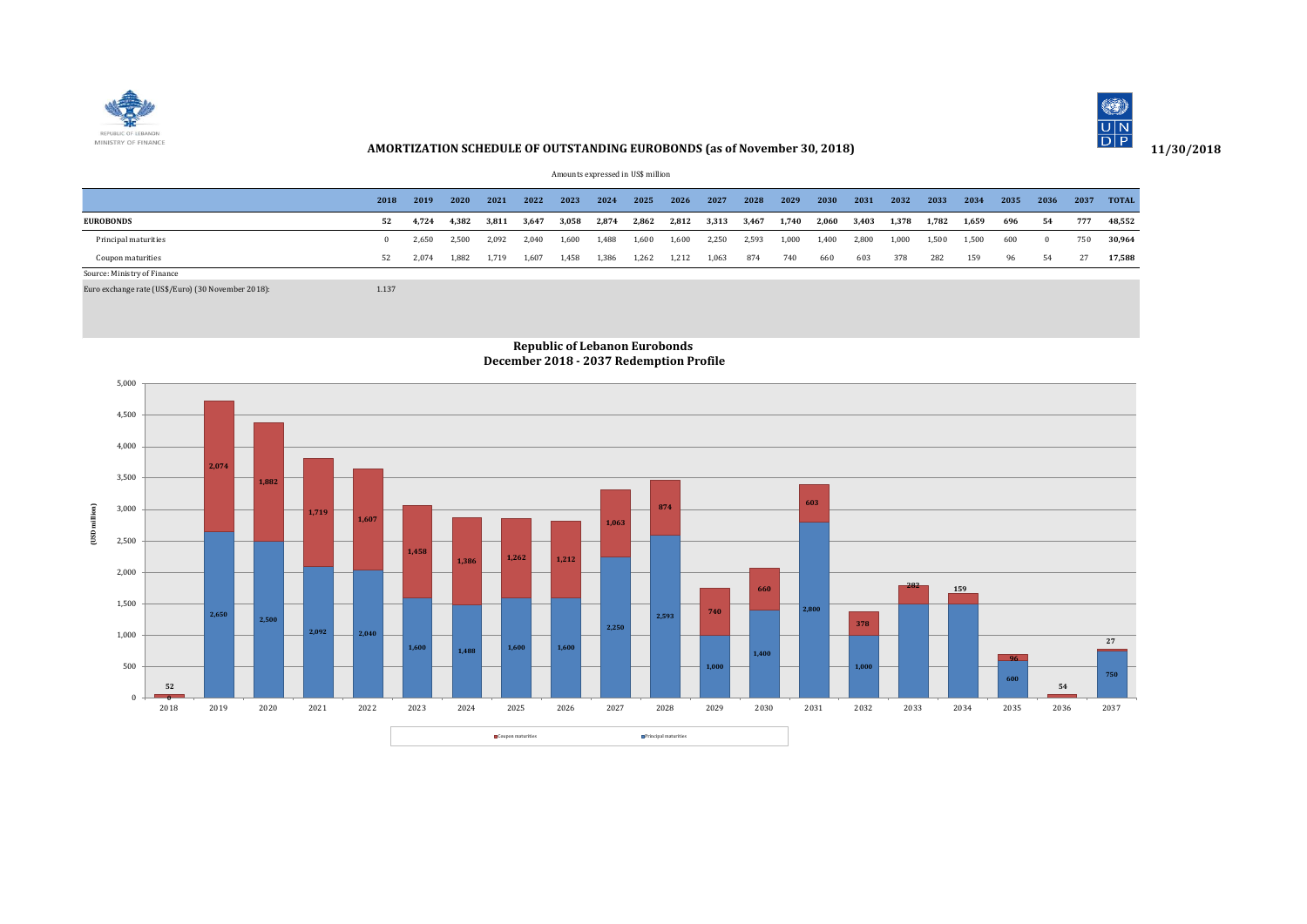## **AMORTIZATION SCHEDULE OF OUTSTANDING EUROBONDS**

AMORTIZATION SCHEDULE OF OUTSTANDING EUROBONDS (as of November 30, 2018) **30-Nov-18**

| <b>Eurobond</b>                                                                                                                                                                                                                                                                                                                                                           | Issue Amount (in original cur) | (in original cur) | <b>Outstanding Amount</b> Outstanding Amount<br>(USD) | <b>ISIN CODE</b>    | <b>Lead Manager</b>                                                                                                                                                                                                                                                                 | No. of<br>tranches | Cur         | Price at | <b>Coupon</b><br>Rate | Freq. of<br><b>CPN</b>   | CPN <sub>1</sub> | CPN <sub>2</sub> | <b>Issue date</b><br>mm/dd/yy | Mat. Date<br>mm/dd/yy |
|---------------------------------------------------------------------------------------------------------------------------------------------------------------------------------------------------------------------------------------------------------------------------------------------------------------------------------------------------------------------------|--------------------------------|-------------------|-------------------------------------------------------|---------------------|-------------------------------------------------------------------------------------------------------------------------------------------------------------------------------------------------------------------------------------------------------------------------------------|--------------------|-------------|----------|-----------------------|--------------------------|------------------|------------------|-------------------------------|-----------------------|
| USD 2092.469 MN- April 2021 [911.469 exchange plus 750 MN cash<br>tranche] + 431 MN re-opening 26 Feb 2007                                                                                                                                                                                                                                                                | 2,092,469,000                  | 2.092.469.000     | 2,092,469,000                                         | Reg S: XS0250882478 | BANKMED-BNP Parisbas-Credit Suisse Securities for the exchange and<br>for the cash tranche Bank Audi -Byblos-Fransabank and Bankmed/reop<br>tranche 3 with ROL                                                                                                                      | 3                  | <b>USD</b>  | 100.00   | 8.250%                |                          | $12-Apr$         | $12-Oct$         | 04/12/06                      | 04/12/21              |
| USD 250 MN Notes - Dec 2024                                                                                                                                                                                                                                                                                                                                               | 250,000,000                    | 250,000,000       | 250,000,000                                           | Reg S: XS0471737444 | Bank of Beirut, Societe Generale de Banques au Liban and Citi Bank                                                                                                                                                                                                                  |                    | <b>USD</b>  | 100.00   | 7.000%                |                          | $3 - lun$        | 3-Dec            | 12/03/09                      | 12/03/24              |
| USD 1.200 MN Notes - Mar 2020                                                                                                                                                                                                                                                                                                                                             | 1.200.000.000                  | 1.200.000.000     | 1.200.000.000                                         | Reg S: XS0493540297 | BNP Paribas, BLOM, FRANSA INVEST.                                                                                                                                                                                                                                                   |                    | <b>USD</b>  | 100.00   | 6.375%                |                          | 9-Sep            | 9-Mar            | 03/09/10                      | 03/09/20              |
| USD 1,540 MN Notes- October 2022 [1st tranche US\$ 225 MN 12 Nov<br>2010; 2nd tranche US\$ 265 MN reopening 18 Jan 2011; 3rd tranche US\$<br>350 MN reopening 20 May 2011; 4th tranche: US\$700MN reopening 2<br>August 2011]                                                                                                                                             | 1.540.000.000                  | 1,540,000,000     | 1.540.000.000                                         | Reg S: XS0559237796 | Credit Suisse, Bank of Beirut:<br>1st Re-opening: Republic of Lebanon; 2nd Re-opening: HSBC, Byblos<br>Bank, Fransa Invest Bank; 3rd Re-opening: Citibank, BLOM Bank                                                                                                                |                    | <b>USD</b>  | 100.00   | 6.100%                |                          | 12-May           | 12-Nov           | 11/12/10                      | 10/04/22              |
| USD 650 MN Notes - May 2019                                                                                                                                                                                                                                                                                                                                               | 650.000.000                    | 650,000,000       | 650,000,000                                           | Reg S: XS0629509943 | HSBC, Byblos Bank, Fransa Invest Bank                                                                                                                                                                                                                                               |                    | <b>USD</b>  | 100.00   | 6.000%                |                          | $20 - Nov$       | $20-May$         | 05/20/11                      | 05/20/19              |
| USD 1,500 MN Notes - November 2019 [USD 433.183MN November 2011<br>exchange + USD 66.817MN new cash related to exchange; 3rd tranche<br>USD 1,000 MN reopening 20 December 2012]                                                                                                                                                                                          | 1,500,000,000                  | 1.500.000.000     | 1,500,000,000                                         | XS0707819727        | Deutsche Bank, Fransa Invest Bank S.A.L., Standard Chartered Bank:<br>3rd tranche reopening: Republic of Lebanon                                                                                                                                                                    |                    | <b>USD</b>  | 100.00   | 5.450%                | $\overline{\phantom{a}}$ | $28-Mav$         | 28-Nov           | 11/28/11                      | 11/28/19              |
| USD 1,600 MN Notes - November 2026* [USD 235.537MN November<br>2011 exchange + USD 139.463MN new cash related with exchange; 3rd<br>tranche USD 350 MN reopening 12 April 2012; Reopn. 4th tranche USD<br>445.289MN April 2014 exchange + 5th tranche USD 354.711MN new cash<br>related to exchange + 6th tranche USD 75MN Private Placement with<br>Audi Bank, May 2014] | 1.600.000.000                  | 1.600.000.000     | 1,600,000,000                                         | XS0707820659        | Deutsche Bank, Fransa Invest Bank S.A.L., Standard Chartered Bank:<br>Reopening April 2012: Byblos Bank and Bank of America Merrill Lynch;<br>Reopening April 2014: Bank Audi, Byblos Bank, Deutsche Bank; 6th<br>tranche Reopening of USD75 MN in private placement with Audi Bank |                    | <b>IISD</b> | 100.00   | 6.600%                |                          | 28-May           | 28-Nov           | 11/28/11                      | 11/27/26              |
| USD 800 MN Notes - June 2025                                                                                                                                                                                                                                                                                                                                              | 800,000,000                    | 800,000,000       | 800.000.000                                           | XS0793155911        | ROL                                                                                                                                                                                                                                                                                 |                    | <b>USD</b>  | 100.00   | 6.250%                |                          | $12$ -Dec        | 12-Iun           | 06/12/12                      | 06/12/25              |
| USD 1,100 MN Notes - January 2023* [USD 384.862 MN November 2012<br>exchange + USD 115.138 MN new cash related to exchange; 3rd tranche<br>USD 600 MN reopening 17 April 2013]                                                                                                                                                                                            | 1,100,000,000                  | 1.100.000.000     | 1,100,000,000                                         | XS0859367194        | BLOM Bank, Byblos Bank, and Credit Suisse; Reopening April 2013:<br>Fransa Invest Bank, Natixis, Standard Chartered Bank.                                                                                                                                                           |                    | <b>USD</b>  | 100.00   | 6.000%                |                          | $27 - Iul$       | $27$ -Jan        | 11/29/12                      | 01/27/23              |
| USD 1,000 MN Notes - November 2027 [USD 131.212 MN November<br>2012 exchange + USD 368.788 MN new cash related to exchange; 3rd<br>tranche USD 500 MN reopening 17 April 2013]                                                                                                                                                                                            | 1.000.000.000                  | 1.000.000.000     | 1.000.000.000                                         | XS0859366899        | BLOM Bank, Byblos Bank, and Credit Suisse; Reopening April 2013:<br>Fransa Invest Bank, Natixis, Standard Chartered Bank,                                                                                                                                                           |                    | <b>USD</b>  | 100.00   | 6.750%                |                          | 29-May           | 29-Nov           | 11/29/12                      | 11/29/27              |
| USD 500 MN Notes - April 2019                                                                                                                                                                                                                                                                                                                                             | 500.000.000                    | 500.000.000       | 500.000.000                                           | XS0922623755        | ROL                                                                                                                                                                                                                                                                                 |                    | <b>USD</b>  | 100.00   | 5.500%                |                          | $23-0ct$         | 23-Apr           | 04/23/13                      | 04/23/19              |
| USD 600 MN Notes - June 2020                                                                                                                                                                                                                                                                                                                                              | 600.000.000                    | 600,000,000       | 600.000.000                                           | XS0944226637        | ROL                                                                                                                                                                                                                                                                                 |                    | <b>USD</b>  | 100.00   | 6.150%                |                          | 20-Dec           | 20-Jun           | 06/20/13                      | 06/19/20              |
| USD 700 MN Notes - April 2020 [ USD 258.569 MN April 2014 exchange +<br>USD 341.431 MN new cash related to exchange; 3rd tranche USD 100 MN<br>Private Placement with Audi Bank, May 2014]                                                                                                                                                                                | 700.000.000                    | 700,000,000       | 700.000.000                                           | XS1052421150        | Bank Audi, Byblos Bank, Deutsche Bank for the exchange and new cash.<br>Reopening of USD 100 MN in private placement with Audi Bank                                                                                                                                                 | $\mathcal{R}$      | <b>IISD</b> | 100.00   | 5.800%                |                          | $14-0ct$         | 14-Apr           | 04/14/14                      | 04/14/20              |
| USD 800 MN Notes - February 2025                                                                                                                                                                                                                                                                                                                                          | 800.000.000                    | 800,000,000       | 800,000,000                                           | XS1196417569        | Citibank, BLOM Bank, SGBL                                                                                                                                                                                                                                                           |                    | <b>USD</b>  | 100.00   | 6.200%                |                          | $26$ -Aug        | 26-Feb           | 02/26/15                      | 02/26/25              |
| USD 1,400 MN Notes - February 2030                                                                                                                                                                                                                                                                                                                                        | 1.400.000.000                  | 1,400,000,000     | 1.400.000.000                                         | XS1196419854        | Citibank, BLOM Bank, SGBL                                                                                                                                                                                                                                                           |                    | <b>USD</b>  | 100.00   | 6.650%                |                          | $26 - Aug$       | 26-Feb           | 02/26/15                      | 02/26/30              |
| USD 538.467 MN Notes - Nov 2024 [Nov 2015 exchange USD 100,753,000<br>1st tranche + USD 399,247,000 new cash 2nd tranche; 3rd tranche USD<br>38,467,000 reopening 19 January 2016]                                                                                                                                                                                        | 538,467,000                    | 538,467,000       | 538.467.000                                           | XS1313647841        | Citibank, Standard Chartered, SGBL, FransaBank; Reopening 19 Jan 2016:<br>ROL                                                                                                                                                                                                       | $\mathbf{z}$       | <b>IISD</b> | 100.00   | 6.250%                |                          | 4-May            | 4-Nov            | 11/04/15                      | 11/04/24              |
| USD 893.197 MN Notes - Nov 2028 [Nov 2015 exchange USD 217,583,000<br>1st tranche + USD 282,417,000 new cash 2nd tranche; 3rd tranche USD<br>393,197,000 reopening 19 January 2016]                                                                                                                                                                                       | 893.197.000                    | 893,197,000       | 893.197.000                                           | XS1313675974        | Citibank, Standard Chartered, SGBL, FransaBank; Reopening 19 Jan 2016:<br>ROL                                                                                                                                                                                                       |                    | <b>IISD</b> | 100.00   | 6.650%                |                          | 4-May            | 4-Nov            | 11/04/15                      | 11/03/28              |
| USD 600 MN Notes - November 2035                                                                                                                                                                                                                                                                                                                                          | 600.000.000                    | 600,000,000       | 600.000.000                                           | XS1313654623        | Citibank, Standard Chartered, Fransabank, SGBL                                                                                                                                                                                                                                      |                    | <b>USD</b>  | 100.00   | 7.050%                |                          | 4-May            | 4-Nov            | 11/04/15                      | 11/02/35              |